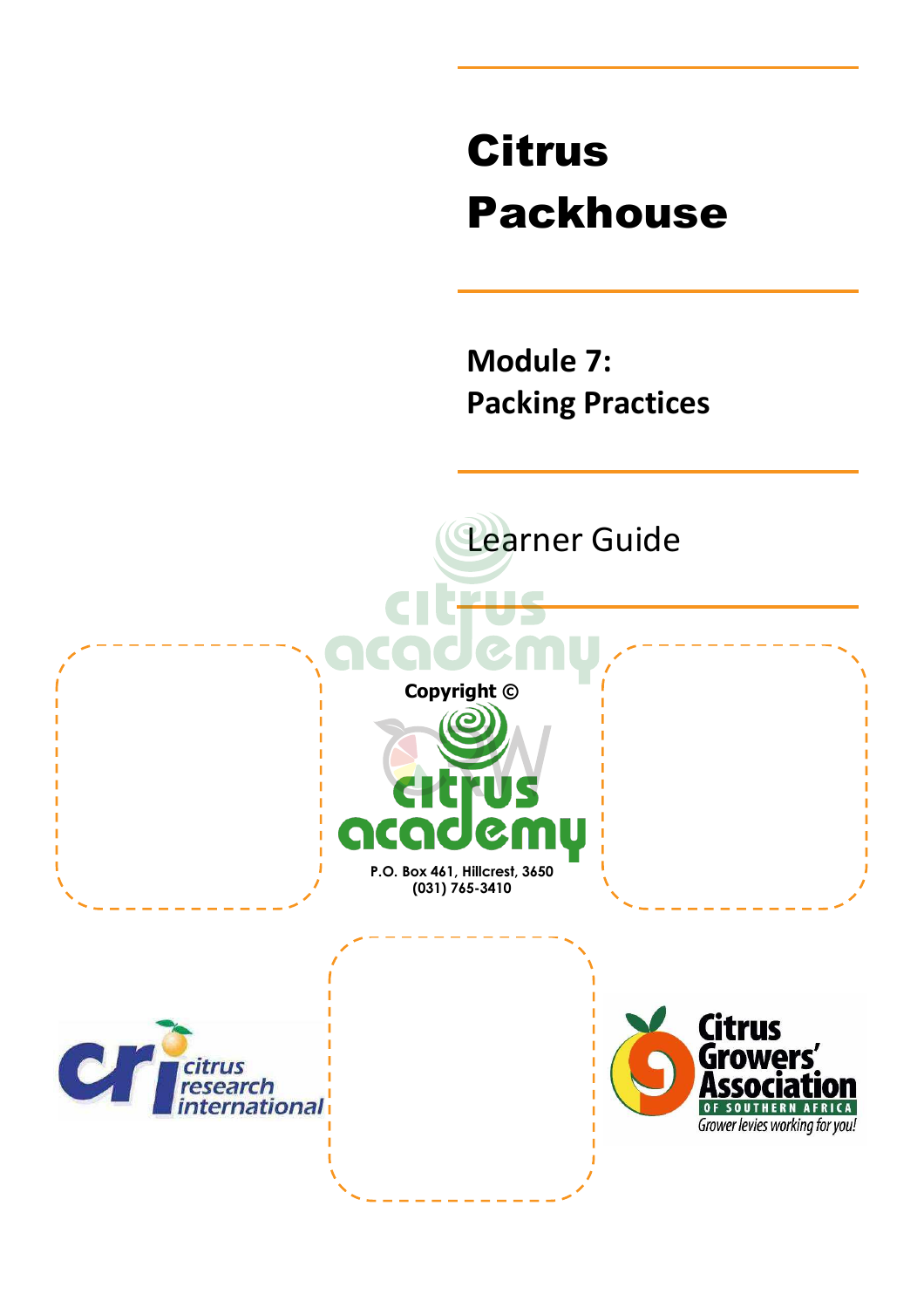**© Citrus Academy NPC**  1 st edition 2022

The content of this module is based on audio-visual material produced by the Citrus Academy.

**Scripted by:**  Jacomien de Klerk

#### **Visual material production:**  Sagritex (Pty) Ltd

**Additional information sources:**  Citrus Research International

**Project coordinator:** Citrus Academy (Jacomien de Klerk)



#### **Disclaimer**

By accepting this document and reading its contents you agree to be bound by the terms of this disclaimer.

The use of the contents of this document and the accompanying visual material is at your own risk. Neither the Citrus Academy nor Citrus Research International nor the Citrus Growers' Association warrant that the content of this document or the visual material is suitable for your intended use or that it is free of inaccuracies or omissions. The opinions and advice expressed in this document and the visual material are not necessarily those of the Citrus Academy, Citrus Research International or the Citrus Growers' Association. The Citrus Academy, Citrus Research International and the Citrus Growers' Association, their directors, officers, employees, agents and contractors shall not be liable for any loss or damage of any nature suffered by any person as a direct or indirect result of the use of, or inability to use, any advice, opinion or information contained in this document or the visual material, or any misrepresentation, misstatement or omission, whether negligent or otherwise, contained in this document and the visual material.

You indemnify the Citrus Academy, Citrus Research International and the Citrus Growers' Association against any claim by any third party against the Citrus Academy, Citrus Research International and the Citrus Growers' Association, their directors, officers, employees, agents or contractors arising from, or in connection with, the use of, or reliance on, the contents of this document and the visual material. It is your responsibility to determine suitability of the contents of this document and the accompanying visual material for your intended use.



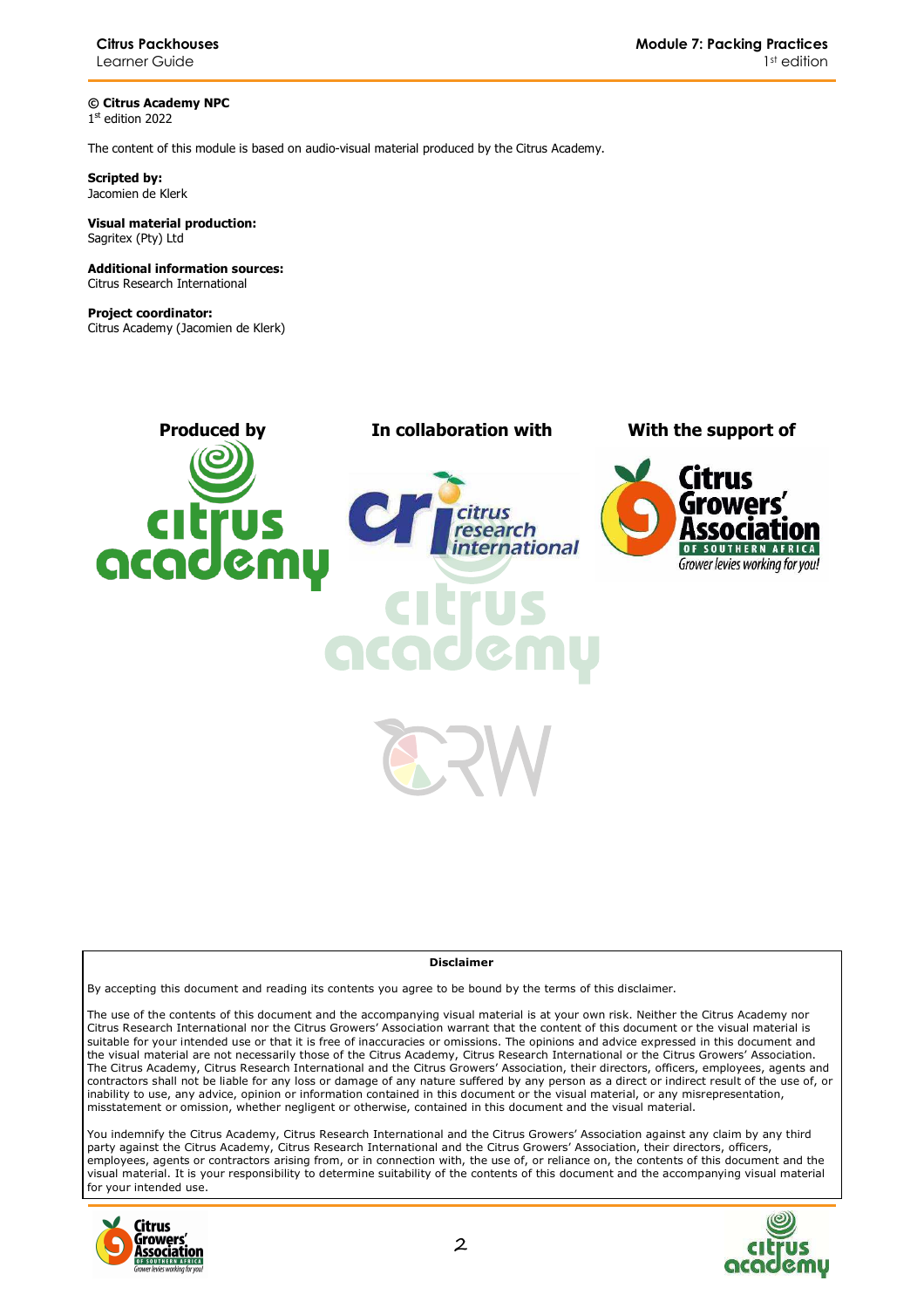# **Contents**

| <b>Introduction</b>               | 4                                     |
|-----------------------------------|---------------------------------------|
| Packing Material                  | $\overline{4}$                        |
| Packing Cartons                   | $\overline{4}$                        |
| <b>Bulk Bins</b>                  | 55556                                 |
| Fruit Labels (PLUs)               |                                       |
| Fruit Wrappers                    |                                       |
| <b>Pallets</b>                    |                                       |
| <b>Securing Sheets</b>            |                                       |
| Pallet Caps                       | $\begin{array}{c} 6 \\ 6 \end{array}$ |
| <b>Corner Pieces</b>              |                                       |
| Packing Material Specifications   | 6<br>$\overline{7}$                   |
| Packing Instructions              |                                       |
| <b>Fruit Labelling</b>            | 8                                     |
| <b>Packing Practices</b>          | $\begin{array}{c} 8 \\ 8 \end{array}$ |
| Preparation                       |                                       |
| Packing Diagrams                  | 8                                     |
| Place Packing                     | 9                                     |
| Jumble Packing                    | $10\,$                                |
| <b>Weighing Cartons</b>           | 10                                    |
| <b>Automated Packing Machines</b> | 10                                    |
| <b>Automated Place Packing</b>    | 10                                    |
| Automated Jumble Packing          | 10                                    |
| Palletisation                     | 11                                    |
| High Cube vs. Standard Pallets    | 11                                    |
| <b>Pallet Stacking Patterns</b>   | 11                                    |
| Palletising Stations              | 12                                    |
| <b>Pallet Stacking Practices</b>  | 12                                    |
| <b>Securing Pallets</b>           | 13                                    |
| Marking                           | 14                                    |
| Conclusion                        | 15                                    |



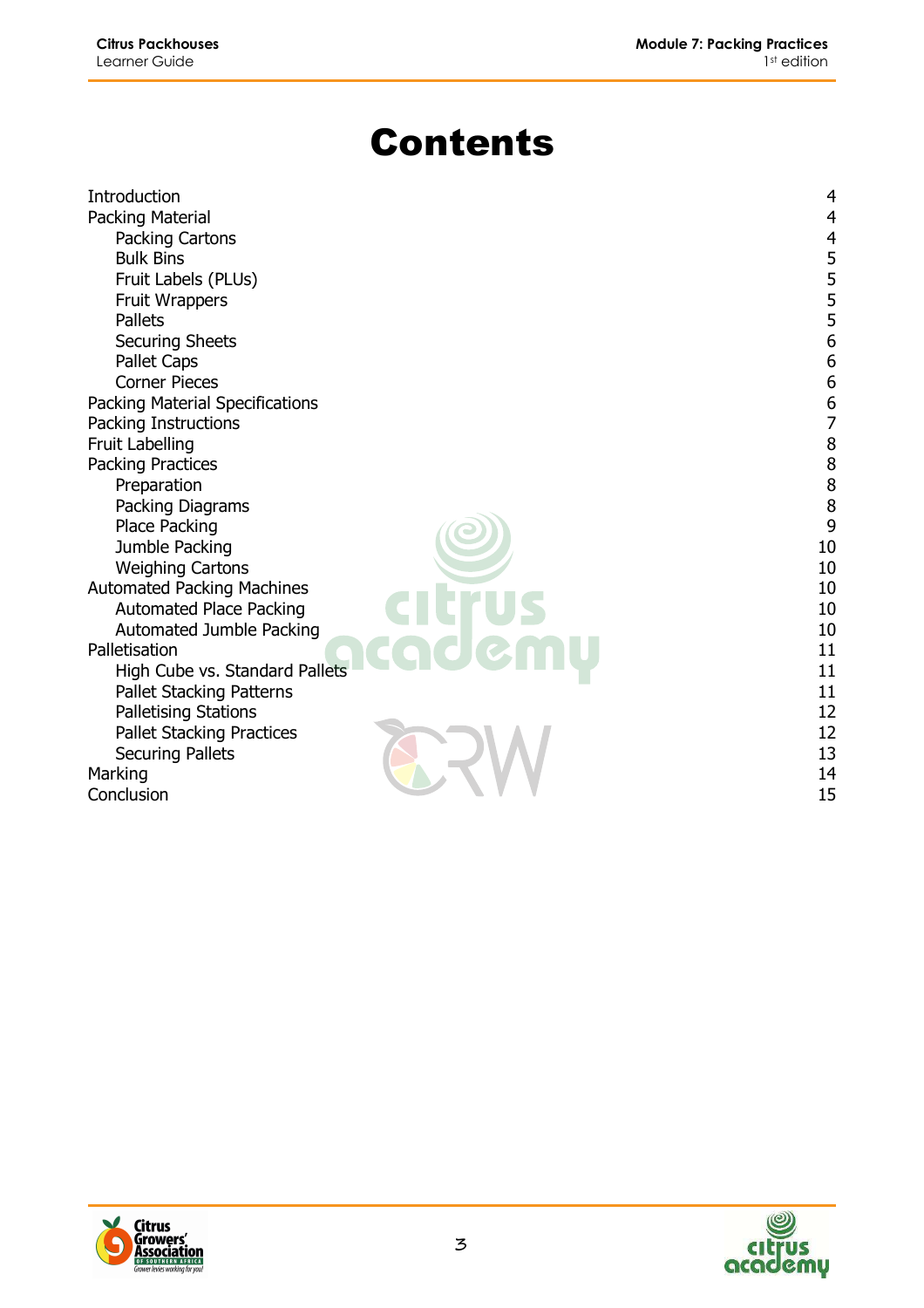# **Introduction**

We have reached the stage of the packhouse process where the fruit has been prepared for packing, and grouped together according to size and grade, or class. The next step is to pack the fruit into the right carton, in the correct packing pattern, and with or without labels and wrappers, depending on what the market wants. After this, the carton must be labelled with the correct details, weighed and recorded on the system, and then stacked on a pallet with cartons containing fruit of the same grade and size, packed in the same way in the same cartons, and destined for the same market.

Before we look at how to do these things, we need to learn more about packing material and about packing instructions.

# **Packing Material**

### **Packing Cartons**

The first and most important packing material is the packing carton. Cartons come in many sizes, configurations and colours, but there are only two main kinds of cartons, namely telescopic and open-top display cartons. Before we look at these two kinds, note that carton types are coded, and are generally referred to by this code. The number in the code, such as the 15 in A15C, is the weight of the fruit the carton is designed to carry.

Telescopic cartons consist of two parts, being an inner, into which the fruit is packed, and an outer, or lid, which it is placed over the fruit when the carton is full. The outer is usually printed with branding information. The A15C telescopic carton, at 400x300x270mm, is the most commonly-used carton for export citrus. But apart from the A15C, there are actually not many other telescopic carton sizes that are used. The others for which there are specifications are the A07C at 400x300x150mm, the D15C at 600x400x160mm, the E15C at 600x400x170mm, and the G15C at 600x400x215mm.

Open-top display cartons do not have lids, and they are ready to be packed on shelves in stores without having to be re-packed. Open-top cartons come in a much greater variety of sizes and configurations than telescopic cartons. Fruit is usually packed in one, two or three layers in the carton. These are the open-top display cartons that are used for export citrus.

Both carton types have ventilation holes. The configuration, or pattern, of these holes are the result of thorough research around the flow of air through stacked pallets. In the module dealing with logistics, we discuss in detail the cold chain and its critical role in the success of citrus exports. For now, it is important to note that when pallets of fruit are being stored or transported under refrigeration, cold air is forced through the pallets vertically and horizontally. The ventilation holes in cartons enable cold air to flow into and through the fruit inside cartons to cool them. The holes are designed to line up when cartons are stacked on pallets. This airflow is critical to maintaining fruit quality and shelf-life. The configuration that is now used for almost all A15C telescopic cartons is reasonably new. Cartons with this configuration are called super-vent cartons, and this configuration is highly recommended.

Cartons are manufactured from corrugated board according to strict specifications. The corrugated board is either in three layers, being liner-fluting-liner, or five layers, being



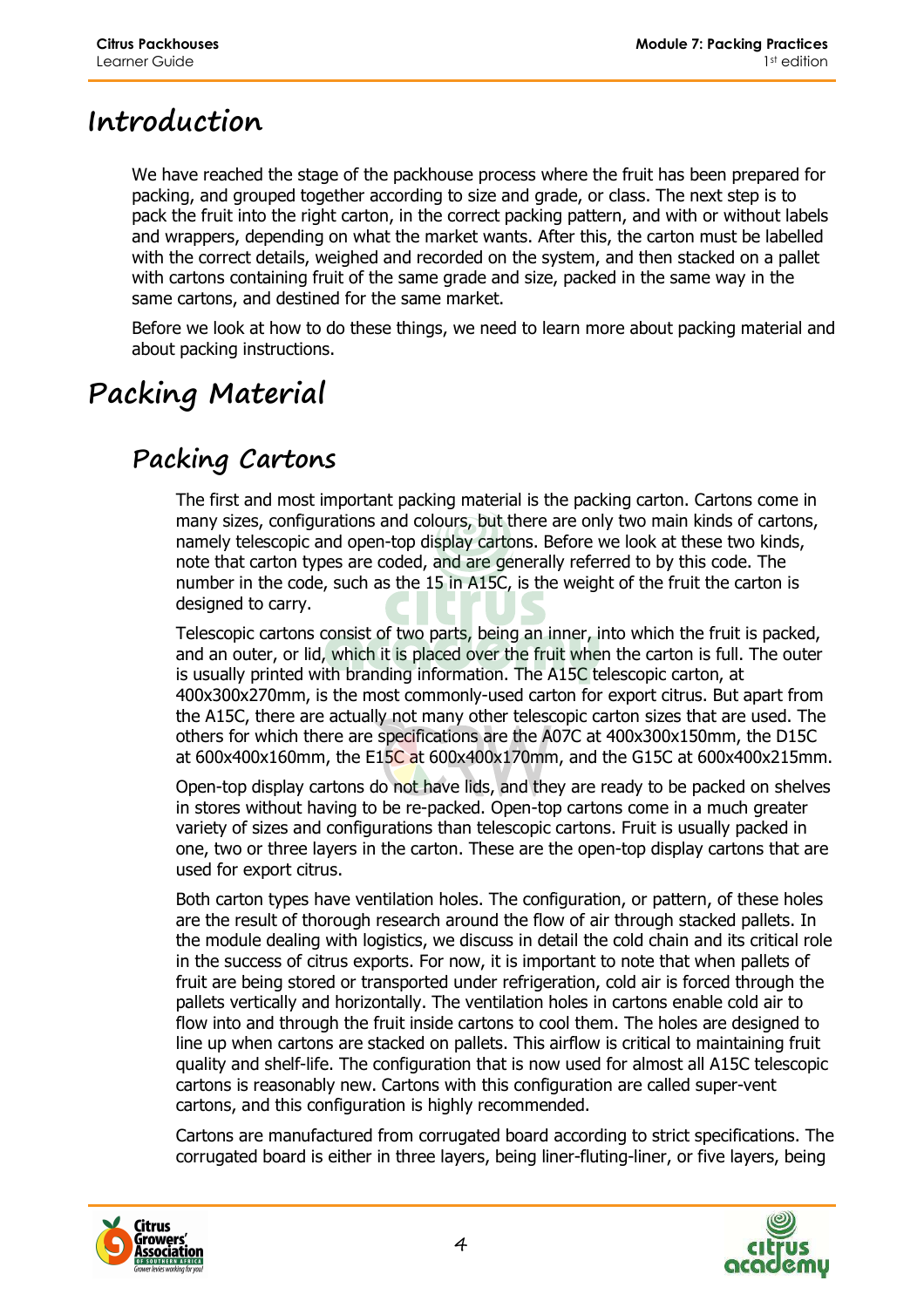liner-fluting-liner-fluting-liner. Board with five layers is stronger, and is used for the inners of telescopic cartons, and for open-top display cartons.

Cartons used for export citrus cannot be manufactured from recycled paper. When paper is recycled, the fibres that make up the paper get shorter every time it is recycled, weakening the paper. Virgin paper still has long fibres, making the paper stable and strong. Cartons are exposed to cold, heat, moisture, and pressure on its way to the overseas market, and they have to be as strong as possible to withstand this exposure. It is also important that the paper used for the fluting and liner is of the right thickness, or weight, expressed in grams per square metre. If the paper is too thin, the cardboard will also not be strong enough.

Cartons are printed with special designs, usually reflecting the branding under which the fruit is being exported, but sometimes just in plain colours. The ink that is used is water-based and environmentally-friendly, so that all cartons are recyclable and biodegradable. At the same time, the cartons are cut into a particular configuration and the ventilation holes are punched through. The cartons are also scored to make them easy to fold.

Cartons are delivered to packhouses in flat packs. They are erected by special machines. One type of machine is used for making telescopic cartons, and another for open-top cartons. The most modern machines can be set to make different types of open-top cartons, some of which have double-sided ends, and others with fold-overs.

#### **Bulk Bins**

Bulk bins are large cartons which are used for exporting processing fruit. They are usually not printed, and are also delivered to the packhouse in flat packs. They are erected at the packhouse using strapping, and special corner pieces to strengthen them for stacking. Bulk bins are stacked two high on pallets.

# **Fruit Labels (PLUs)**

Fruit labels, also called PLUs, which stands for price look-up codes, are attached to fruit and reflect the brand of the fruit. Sometimes they also display the PLU code for the fruit, hence this common name for them. The PLU code is a four- or five-digit code that is used for fresh produce, to identify the product by commodity, variety and size group.

#### **Fruit Wrappers**

Fruit wrappers are used to wrap some of the fruit in a carton, according to the requirements of the market. Fruit wrappers are made from thin tissue paper, and can be plain or printed with product branding. The paper usually has a thin waxy layer and feels slightly slippery to the touch. This makes the paper easier to handle while wrapping and helps to protect the fruit when it is packed. The wrappers are already cut to size and one wrapper per fruit is used. It is common practice now to only wrap some rows, often diagonally, in the top layer of fruit in the carton, because wrapping is detrimental to the cooling process during shipping.

#### **Pallets**

Pallets are critical to the security and safety of export products. Pallets take a lot of abuse – every time the fruit has to be moved, the pallet is lifted with a forklift or some other piece of machinery, which means they can easily be damaged. If the pallet is not



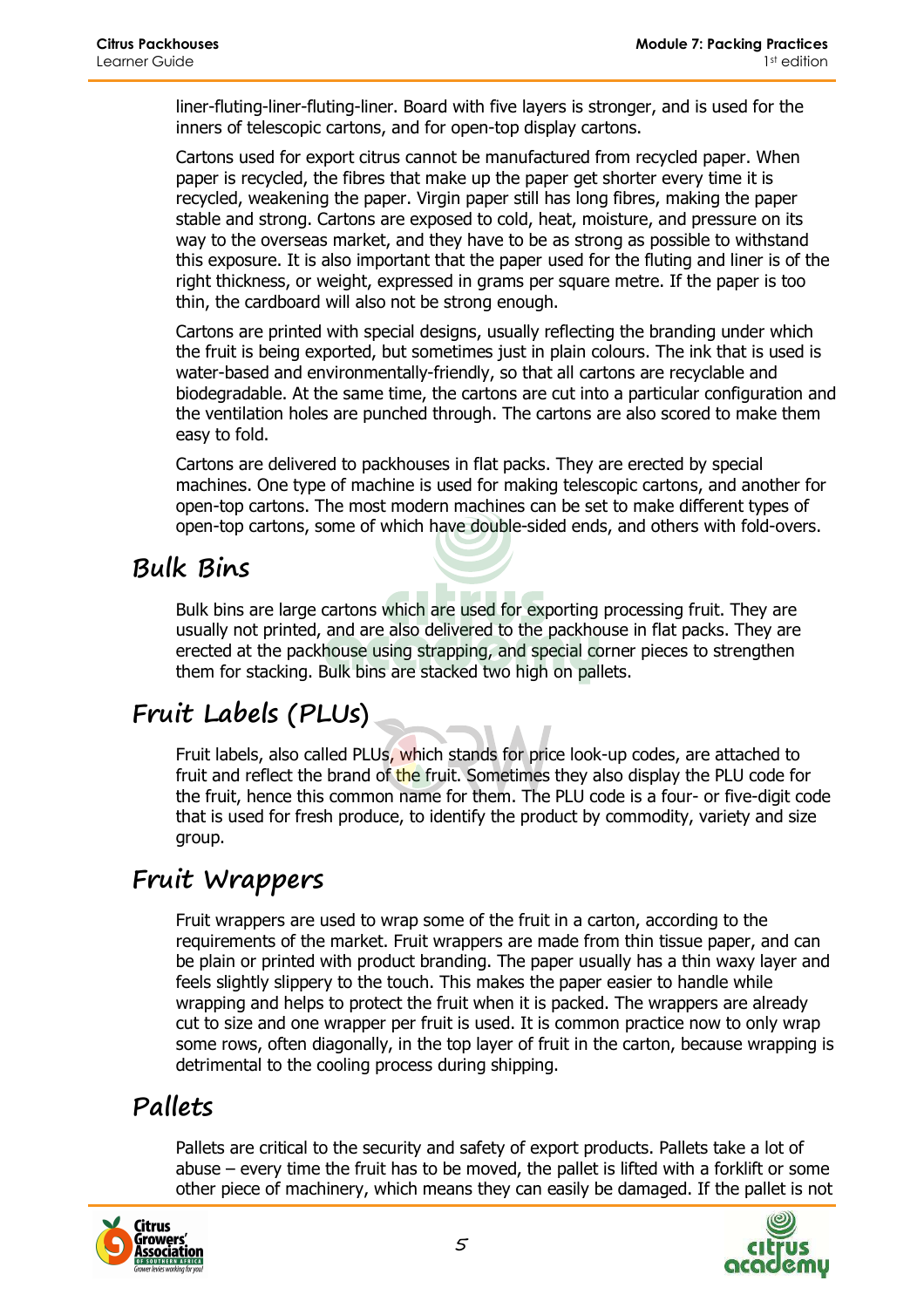properly constructed using, for example, inferior wood or nails that are not large enough, it can easily break, compromising all the cartons on the pallet.

The wood used for pallets has to be treated to protect it against pests and fungal growth. If this is not properly done, the pallet will be weakened by infestations of this nature. The pallet itself can even become a source of contamination.

Pallets must also be constructed according to the correct design. For citrus exports, what is known as the 1210x1010mm pallet for export citrus, or more informally as the CRI pallet, has been designed and tested to be the strongest and most stable configuration of slats for transporting citrus cartons. Pallets that are not made according to the CRI design often have the slats in the wrong places, or are too thin, resulting in the bottom cartons falling off the slat edge, compromising the integrity of the whole stack.

All pallets must be constructed according to specifications, and it must carry the ISPM15 mark, which means that it complies with the requirements of the Guidelines for Regulating Wood Packaging Material in International Trade, which was issued by the International Plant Protection Convention (IPPC) Secretariat.

#### **Securing Sheets**

Securing sheets are used when palletising open-top display cartons. Securing sheets are placed between some layers of cartons, to keep the stacks of cartons from separating and falling off the pallet. Securing sheets also have ventilation holes in them. They are available in different configurations, to go with different open-top cartons. It is important that the right securing sheet is matched with the right carton, otherwise the ventilation holes will not line up and the airflow through the palletised fruit will be obstructed.

### **Pallet Caps**

Pallet caps are used with open-top cartons to cover the top layer on the pallet, and to cover the top bulk bins used for processing fruit. It is made from cardboard, and folded before being put in place.

#### **Corner Pieces**

Corner pieces and strapping are used to secure the cartons on pallets, so that the cartons remain stable and do not topple off the pallet. Corner pieces are made from laminated cardboard and must comply to manufacturing specifications.

# **Packing Material Specifications**

The cost of packing material constitutes the largest component of the total packing cost for a carton of export citrus, with the carton itself being the priciest component. Packing material also has to keep the fruit safe and healthy on its way to its destination.

On this journey, it will probably be transported by truck, handled and stored in a cold store or a fruit terminal – or both, loaded directly into the hold of a ship, or into a container and then onto a ship, transported across the sea, unloaded in the receiving port, and transported to its destination. The packing material will be exposed to cycles of cold, heat, moisture, humidity, friction, pressure, and repeated handling during this journey. It is critical that the



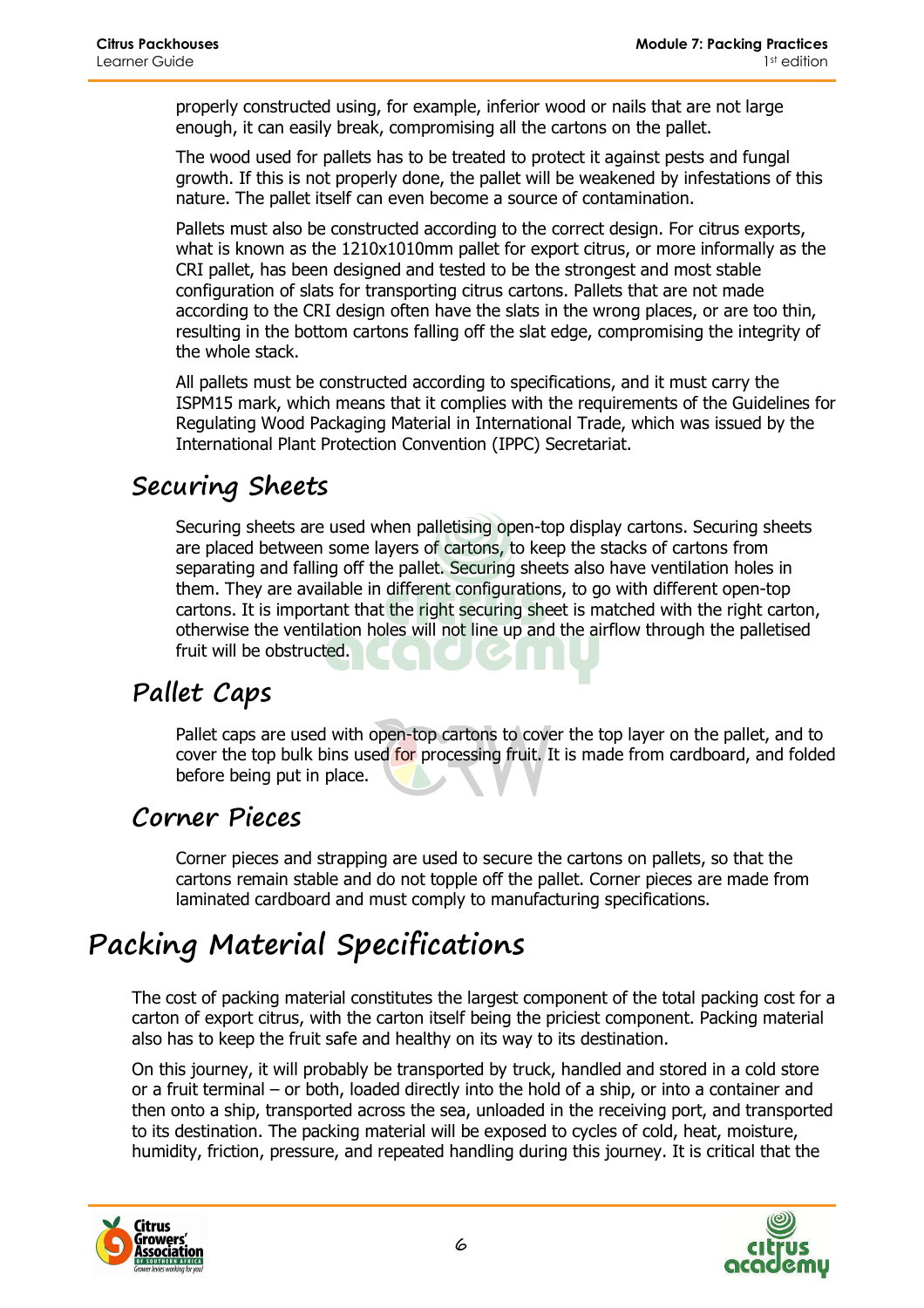packing material must protect the fruit throughout this journey, and play its part in ensuring that the fruit arrives at the destination in the best possible condition.

Take the time to weigh up the cost of quality packing material against the cost of failure of inferior packing material – the cost of losing even one pallet of fruit can nullify the supposed savings on inferior, cheaper packing material. It is simply not worth taking the risk.

The CRI Postharvest Technical Forum issues the Packaging Material Specifications and Palletisation Protocols at the beginning of every year. The protocol sets out in great detail the specifications for all types of cartons used for citrus export, standards and specifications for pallet construction, palletisation protocols, and other information to assist the grower and the packhouse to verify that their packaging material manufacturers and suppliers are accredited and up to standard.

Additionally, the Postharvest Technical Forum also facilitates a self-regulatory accreditation system that has been established by carton manufacturers. This system involves printing a quality mark on cartons that comply with the specifications of the Forum. All cartons used for packing export citrus must have this mark.

# **Packing Instructions**

Before we look at how to pack citrus into different types of cartons, we need to ask ourselves: How does a packer know what fruit to pack, which carton to use, whether to wrap the fruit, whether the fruit should be labelled, and what label to put on the carton? And, taking into account that every packer at every table is likely to be packing something different: How do the supervisors coordinate and manage it so that packers get what they need, and the fruit ends up in the right boxes, in the right place?

This information is all contained in packing instructions. A packing instruction is given to supervisors of different divisions in the packhouse for every run. It contains all the information needed to ensure that the fruit packed during the run will comply with the different market requirements. The supervisor in control of the automated grading system uses the packing instructions to set the tolerances on the grading system in line with the market requirements. The supervisor at the packing tables needs to communicate this information to the packers so that they are clear on their instructions. The quality control supervisor uses the packing instructions as the standard for inspections. The carton erection supervisor uses the packing instructions to make the right cartons and ensure that enough are available for the run.

Packing instructions differ from packhouse to packhouse, and will often contain codes and abbreviations unique to that packhouse. But the purpose remains the same for all packhouses, and we can safely say that packing instructions would contain the following information:

- Citrus type and cultivar
- $\div$  Fruit grade and size
- Target market
- ❖ Country of destination
- ❖ Carton type
- ❖ Brand
- ❖ Fruit labelling
- ❖ Fruit wrapping



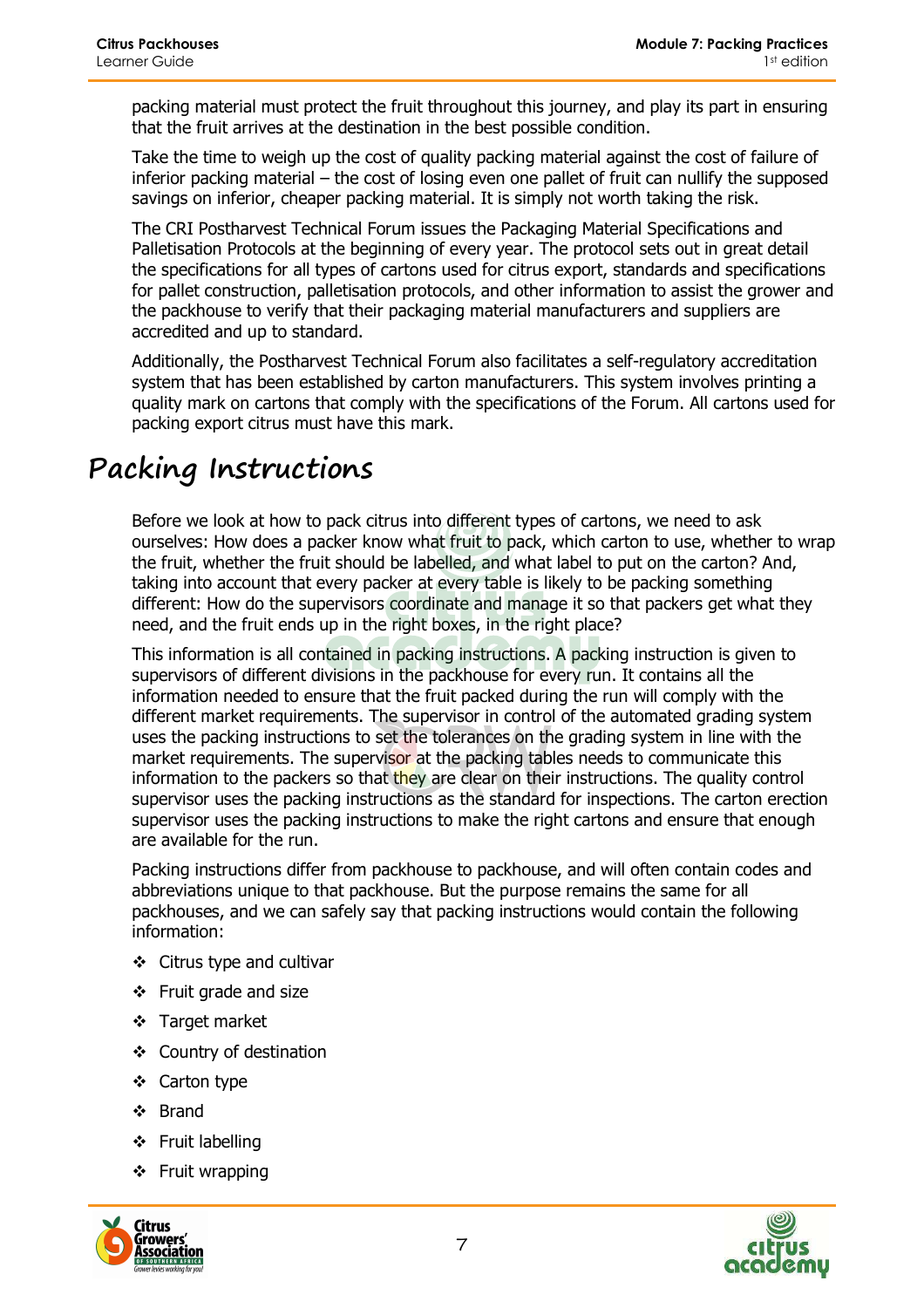#### ❖ Cartons per pallet

The packing instructions may also include the order number and the number of pallets ordered, so that the supervisors can plan ahead for the packing run.

These instructions can be communicated to packers in different ways. Some packhouses have visual boards with instructions to packers, while others use television screens that can be easily updated.

# **Fruit Labelling**

If the market requires this, fruit can be labelled in the packhouse with branded labels that sometimes display the PLU code for that fruit. Fruit labels are usually put on the fruit by automatic labellers that are close to the automated grading system. Labelling banks are installed over the lines coming out of the grading system, and automatically put a label on a fruit if the automated grading system instructs it to do so. More than one labelling bank can be installed, for when fruit of different brands is packed.

Sometimes the buyer wants only the top layer of fruit to be labelled, and for the label to be placed in a particular spot on the fruit. In such cases the fruit has to be labelled by hand by the packer after they are done packing the carton. There are smaller labelling banks that can be installed with automated place packing machines to label fruit in this manner.

# **Packing Practices**

#### **Preparation**

With each packer now aware of their packing instructions, and with fruit of the right quality and size heading their way from the automated grading system, the packer needs to gather all the materials and equipment they need. This includes fruit wrappers and labels, as required.

A few different systems are used to deliver cartons to packers in packhouses. The most common is the monorail. A monorail runs above head height but within reach of people at the packing tables, and it has hooks from which cartons are hanged. In the carton erection area, the rail is constantly replenished with all the carton types that are being used at any given time. The rail runs past all the packing tables, and packers remove the cartons they need, as and when they need them. Systems that are becoming more prevalent deliver the right cartons directly to packing tables, using either conveyor belts running under the tables, or chutes if the carton erection area is above the packing floor.

### **Packing Diagrams**

There are two methods for packing fruit in cartons. By far the most prevalent is place packing, which is when fruit is placed according to packing diagrams into specific patterns, dependant on the carton type and the size of the fruit. A specific number of fruit is packed into the carton when this method is used. The second method is jumble packing, when fruit is simply jumbled into a carton until it reaches a certain weight.

It is important that all the packers know and adhere to the packing diagrams, to ensure that every carton of a specified type and size will be identical. Packing diagrams have been developed to find the most efficient way to fit the number of fruit in a specific size category into a carton. Let's look at two examples.



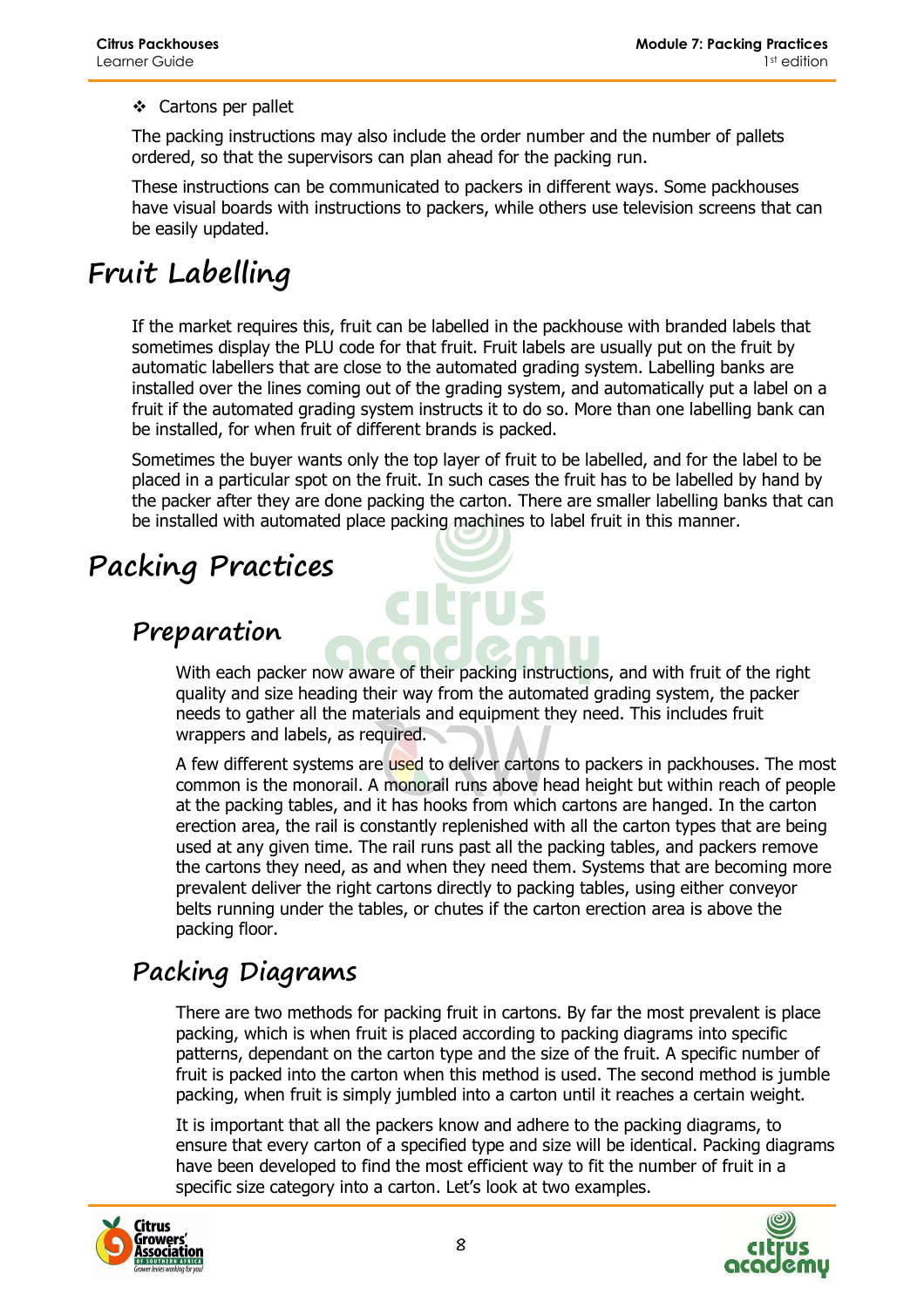This is the packing pattern for count 72 oranges packed in an A15C telescopic carton. This information is in the header of the diagram. Below is the pattern that the fruit should be in. The number in the fruit at the top of each row is the number of fruit that should be in that row. The meaning of "4 layers (18)" is that four layers should be packed in the carton in this pattern, with eighteen fruit in each layer. Four multiplied by 18 gives us 72, the number of fruit that must be packed into the carton.

This is another example, of lemons of count 189 in an A15C carton. This is different, because the layers are not the same. The first layer will have seven rows, of five, four, five, four, five, four and five fruit, bringing the total fruit in the layer to 32. The second layer will again have seven rows, but this time with four, five, four, five, four, five, and four in the rows, bringing the total number of fruit in that layer to 31. The fruit in the second layer nestles into the gaps between the fruit in the first layer. We can see this alternating pattern from the text below the diagram, where we learn that we need to pack six layers like this, bringing the total to 189, the number of fruit that should be in the carton.

#### **Place Packing**

Before we start, it is important to remind packers that they are the last people to see and handle the fruit before it is received in the overseas market. If they find any fruit in their trays that is not up to standard, especially if the fruit is damaged or injured, they must not pack this fruit. If they find many poor quality fruit , they must alert their supervisor immediately.

To start, the packer places the carton next to them on a flat surface where they can easily reach it and where it is secure and won't move around. The first layer of fruit is packed as per the relevant packing diagram, starting in one corner of the carton. The fruit should fit comfortably if the right packing diagram is being used. Once the first layer is complete, the second layer is added, and so on, until the required number of fruit has been packed in the number of layers prescribed by the packing diagram. In most cases, the fruit in upper layers will nestle between those in the layer below. Don't squeeze fruit too tightly into the carton, especially if you are packing more sensitive fruit types, such as soft citrus, because this will damage and bruise the fruit.

If the top layer of fruit must be labelled, the packer will now apply those labels as per instructions. This is usually done by hand.

Sometimes buyers also want some or all of the fruit to be individually wrapped. The packer would have been instructed whether all of the fruit needs to be wrapped, or only some of them, such as alternative layers or diagonal rows. Wrapping is mostly cosmetic, so it is often the top layer of fruit that is wrapped. The packer picks up a wrapper with the dominant hand, on which they will often have a rubber thimble, or fingerette, that makes it easier to pick it up. The fruit is picked up with the left hand, and put inside the wrapper. The wrapper should be wrapped right around the fruit and twisted slightly at the bottom so that it remains in place.

Once the carton has been packed and the lid has been put in place, if there is one, the carton labels are stuck onto the side of the carton. Packers must ensure to label the correct end of the carton, in the correct position, straight and neat, and to smooth down the label so that the corners don't lift. Labels must never overlap so that information is concealed, and they must never be peeled off and replaced once they are stuck on.



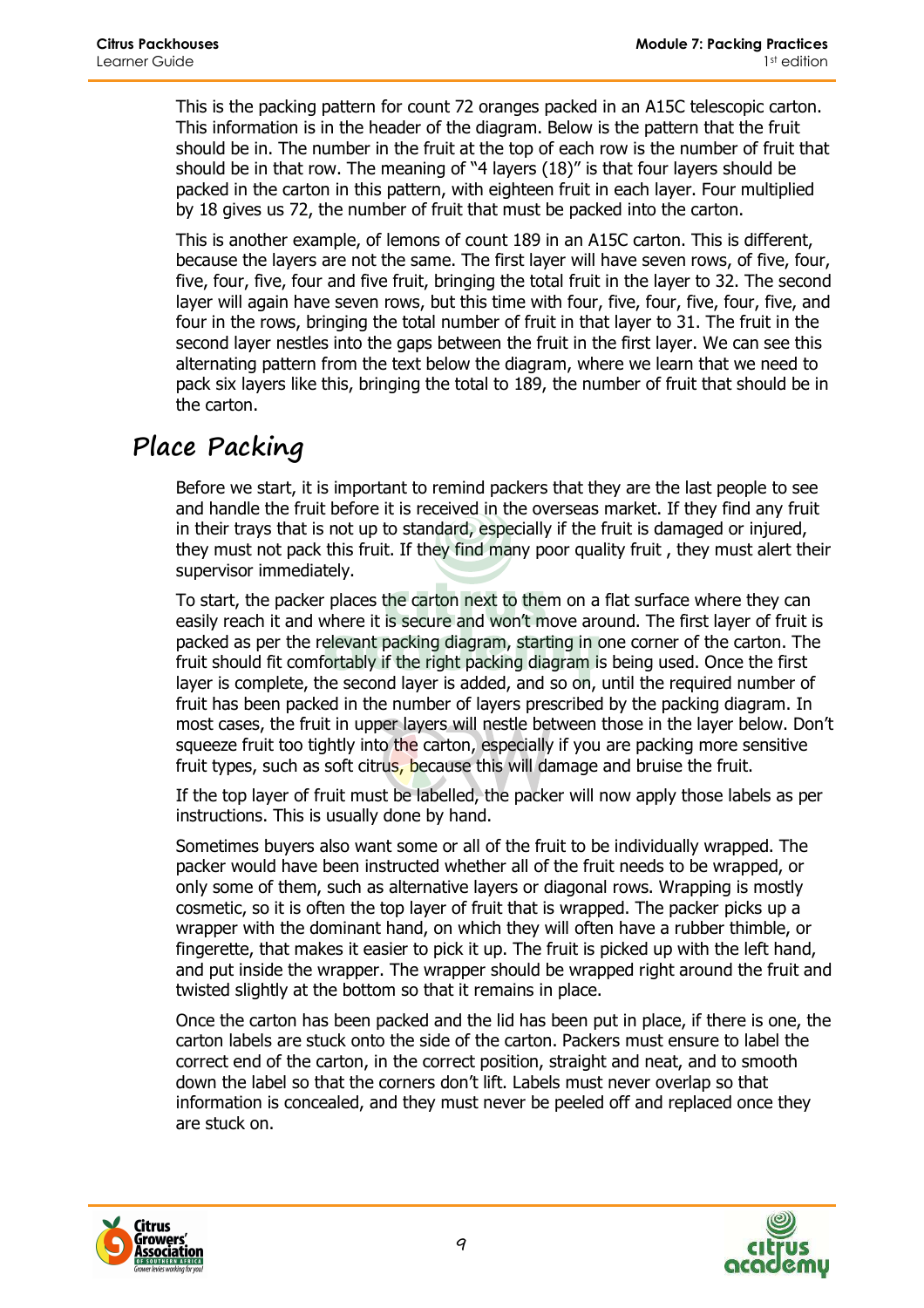## **Jumble Packing**

For jumble packing, the packer puts the carton on a scale and scoops the fruit into the carton until the desired weight is reached. When the carton has been filled, the carton is labelled in the same way as for place packing.

## **Weighing Cartons**

The packed cartons are now placed on a track or rail system that moves cartons from the packing table to palletisation. In more advanced facilities, scanners scan the barcodes on the cartons and direct them to the right palletisation station. In others, all the cartons move along one track and it is up to the palletiser to select the cartons that belong on their pallet, as directed by the carton label.

On the way to the palletising station, some or all the cartons are weighed to ensure that the packed cartons achieve the minimum weight required by the market. Fruit lose weight in transit due mainly to moisture loss. Packhouses therefore aim to pack cartons about eight to ten percent overweight. For example, an A15C carton will usually weigh around 16kg right after being packed.

# **Automated Packing Machines**

Many packhouses are introducing automated packing machines. There are two types of automated machines, one which does place packing, and the other jumble packing.

## **Automated Place Packing**

Automated place packing machines use plates on which fruit is arranged in indentations on the plate, placed and spaced according to the relevant packing diagram. The plate is moved along a conveyor and, after being labelled as required, stops under a set of suckers that correspond with the indentations in the plate. The fruit is lifted off the plate by the suckers, the plate is returned to the starting position, and the fruit is placed into a carton below the plate. If alternate layers are required, the suckers turn the fruit around before placing them in the carton. There are particular sets of plates and suckers for each carton type, fruit size, and packing diagram.

Automated place packing is about two to three times faster than manual packing. If this technology is available to the packhouse manager, the category of fruit with the highest volume will be directed to the automated lines.

### **Automated Jumble Packing**

In automated jumble packing machines, the fruit is collected in a hopper that has an integrated scale. As soon as the fruit in the hopper is the right weight, the fruit is dropped into the carton below. The fruit is gently shaken around to settle it down, and the carton is moved on to palletisation. Automated jumble packing machines can also be used to fill other containers, such as bags.



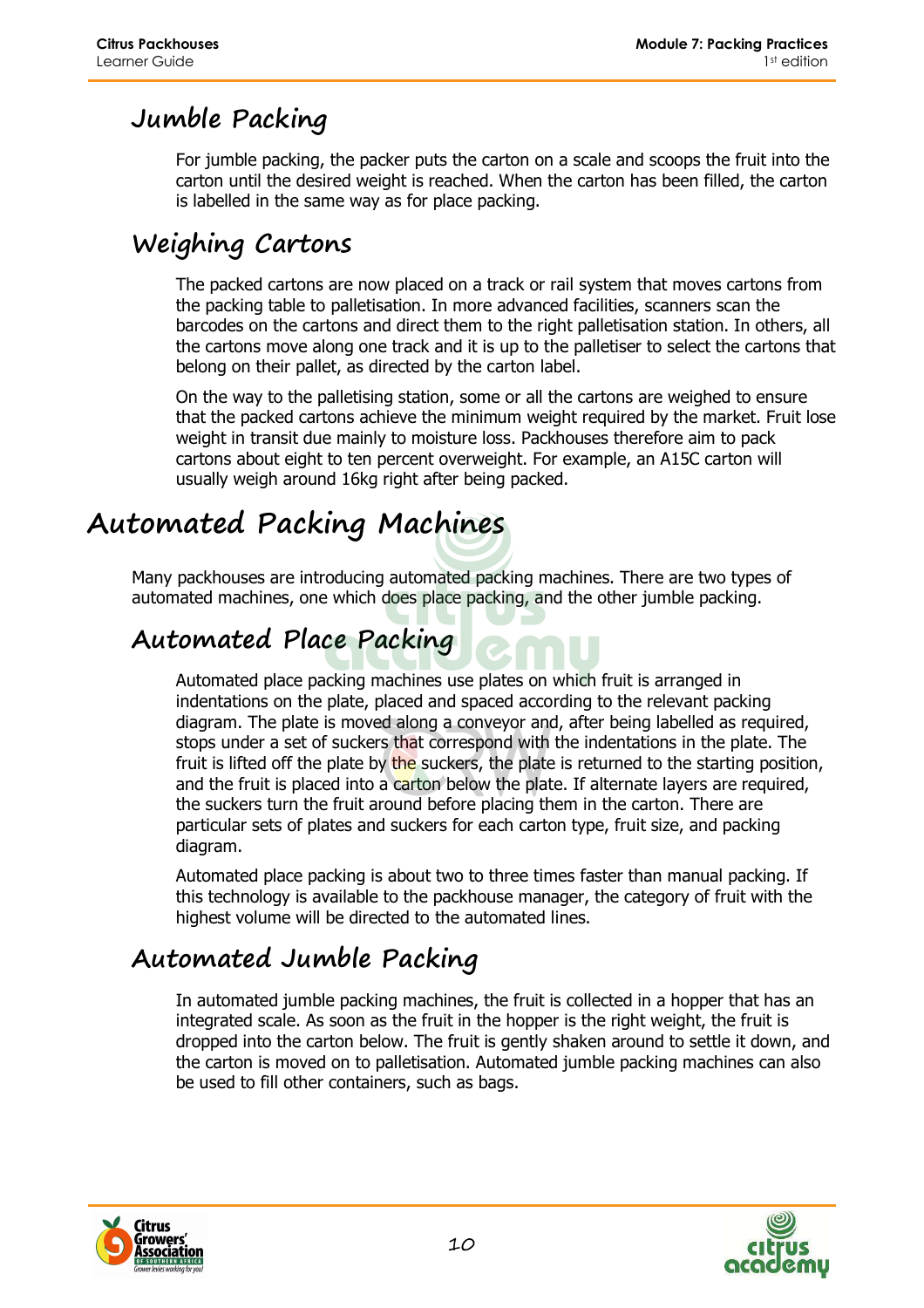# **Palletisation**

Stacking and securing cartons on pallets is the next step in the packhouse process. This is a critical step. By far the most claims from overseas buyers result from the cartons collapsing in transit, which can be because of poor quality packing material, but is most likely to be because of improper palletisation.

# **High Cube vs. Standard Pallets**

Traditionally, fruit was predominantly exported in specialised reefer ships. The height in the decks of these vessels only permitted a pallet height of two meters. These pallets are referred to as standard pallets.

Over the past ten years there has been strong growth in containerised shipping, after the development of the high-cube integral container. Containers allow for a pallet height of 2.4 meters, which means one or two more layers of cartons could be added to standard pallets, depending on the carton type. These pallets are called high-cube pallets. Twenty high-cube pallets can be loaded into a high-cube integral container, while remaining within the maximum permissible height to allow for sufficient air circulation within the container. Using high-cube pallets results in considerable cost savings, because so many more cartons can be stacked on each pallet.

When high-cube integral containers were originally introduced, containers were stuffed at cold stores, where standard pallets had to be broken up to make high-cube pallets before they were loaded in containers. There were some challenges with this practice, and packhouses soon started to stack high-cube pallets at the packhouse, so that they could go straight into containers when they reached the cold store. More recently, packhouses started filling containers at the packhouse already, from where they were transported to the harbour where they were plugged in to maintain the cold chain, and then loaded straight onto container ships.

Many of the initial constraints of high-cube pallet stacking have been resolved over time. Initially, not all cold stores were able to store high-cube pallets in their racking systems. Cartons were also not designed to be strong enough to carry the extra weight, but this has also now been improved. Recently the scarcity of containers and a shortage of plug-points at the harbour have been the biggest constraints on using containerised shipping. Still, around 90% of citrus is now exported from South Africa in containers, meaning that 90% of pallets are high-cube.

# **Pallet Stacking Patterns**

Pallets used for export citrus are 1210mm long by 1010mm wide. Cartons are sized to fit onto pallets in particular configurations. For instance, telescopic cartons, including the popular A15C, measure 400 by 300mm. This means that three cartons can be placed end to end along the length of the pallet  $-$  400 times 3 equals 1200  $-$  and two short sides and one long side can fit along the width of the pallet  $-300$  times 2 plus 400 is 1000. In the same way, the most popular open-top display carton size is 600 by 400mm. Two of these cartons can be packed end to end along the length of the pallet – 600 times 2 equals 1200 – with another row of three cartons placed perpendicularly to the first two to complete the layer – 600 plus 400 equals 1000, and 400 times 3 equals 1200. All cartons are designed to fit on pallets in some configuration or another.

This is the purpose of pallet stacking patterns, which have been developed to prescribe how cartons of different sizes should be placed on pallets to fit properly. Pallet stacking



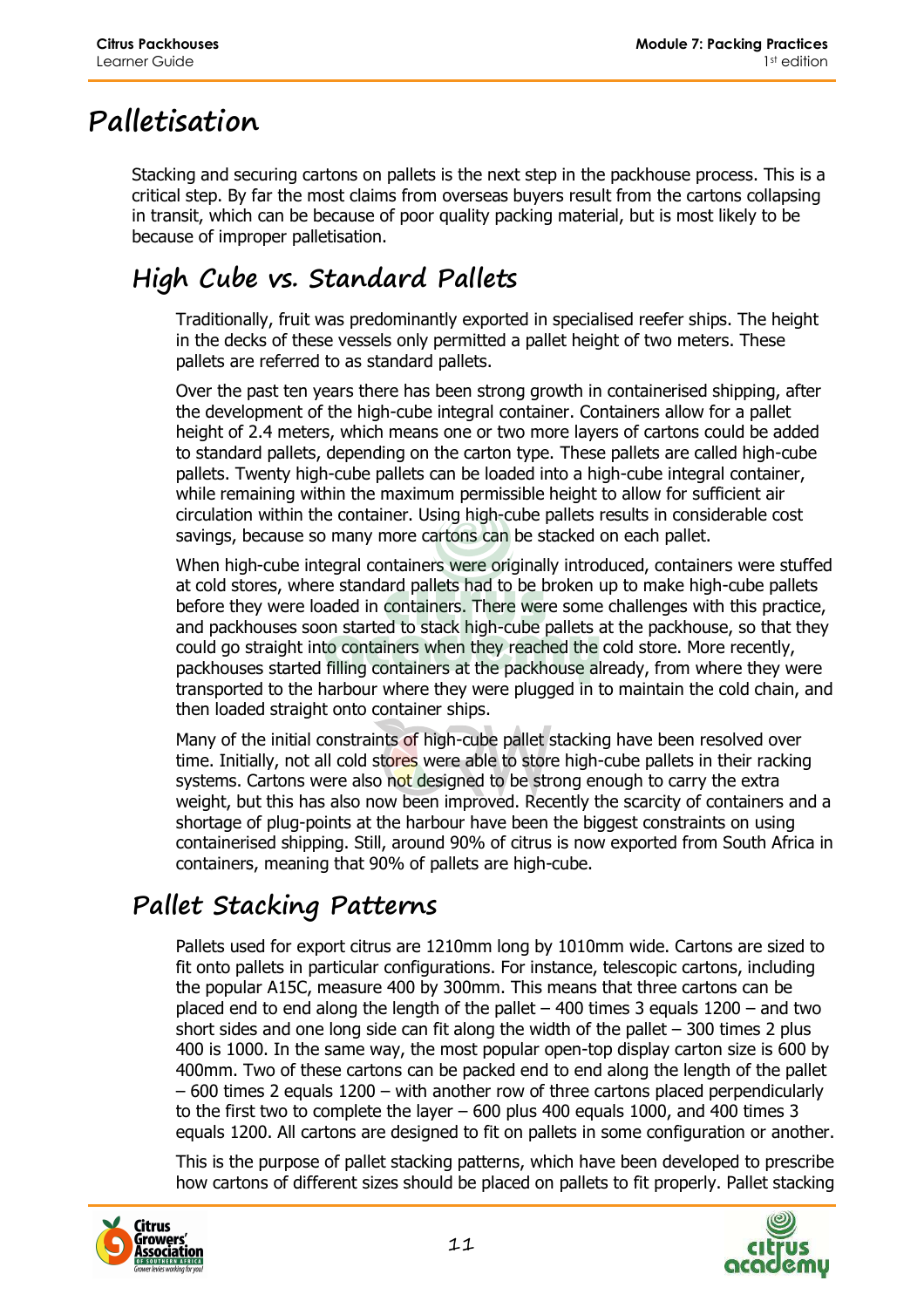patterns can be found in CRI's Packaging Material Specifications and Palletisation Protocols.

Typically, telescopic cartons are stacked with at least the first three layers in the same pattern, which is called column stacking, and then alternating layers with the pattern of the cartons reversed. This is referred to as brick stacking.

Open-top display cartons are column-stacked all the way to the top. The cartons have special tabs that allow the stacked boxes to interlink. This gives some vertical support to the columns by ensuring that the cartons are securely lined up in the column. The stacking patterns are designed to fit the cartons onto the pallet, according to the carton size.

### **Palletising Stations**

Packed cartons are heavy, and can weigh up to 17kg, which is the packed weight of a carton of grapefruit. The most common telescopic and open-top cartons both hold 15kg of fruit. The cartons are also stacked high, at 2m for standard pallets and 2.4m for high-cube pallets. Seventy cartons are stacked on a standard pallet of A15C cartons, and eighty on a high-cube pallet. From these simple facts, it is clear that palletising is hard work, and that a person cannot stack a pallet to the top while standing on the ground. It will be almost impossible for a person of average height to reach the top of a pallet and put the cartons neatly in place.

There are various systems in packhouses aimed at making palletising easier, while ensuring that fruit quality is maintained throughout the process. Pallet elevators are popular, where the palletiser stands on a platform or walkway, and the pallet is on an elevator next to him. When the elevator is at the top with a new pallet on it, it is at just the right height for the palletiser to put the bottom layer of cartons in place without having to bend or stretch too much. As he adds each layer, the palletiser uses the hydraulic system to lower the platform with the pallet on it, until the elevator eventually reaches the bottom, and the top layer of cartons on the pallet is level with the palletiser. This system allows for efficient palletising, and allows the palletiser to put the cartons in place without having to throw them, while also avoiding injuring himself.

However, in most packhouses pallets are still stacked from floor level. Palletisers are given steps that they place next to the pallet and climb on as the pallet is stacked higher. It is important that they use the steps. If they don't, they end up launching cartons to get them into the right spot. This can cause injury and bruising to the fruit, injure the palletiser, and will definitely disturb the neat packing patterns of the cartons.

The latest development is a move towards automated palletising systems. In these systems, the cartons move along a conveyor to a plate where the cartons are arranged into layers. When the layer is complete, it is lifted up and placed on the pallet. These systems are used together with automated packing machines.

### **Pallet Stacking Practices**

Before starting, it is important that the palletiser has everything required to hand, including pallets and securing sheets if stacking open-top cartons. If stacking from floor level, the palletiser must also have their steps to hand.

Before stacking the pallet, the palletiser must make sure that the pallet is sturdy, and carries the ISPM15 mark. The pallet must have no wood splinters or nails sticking out



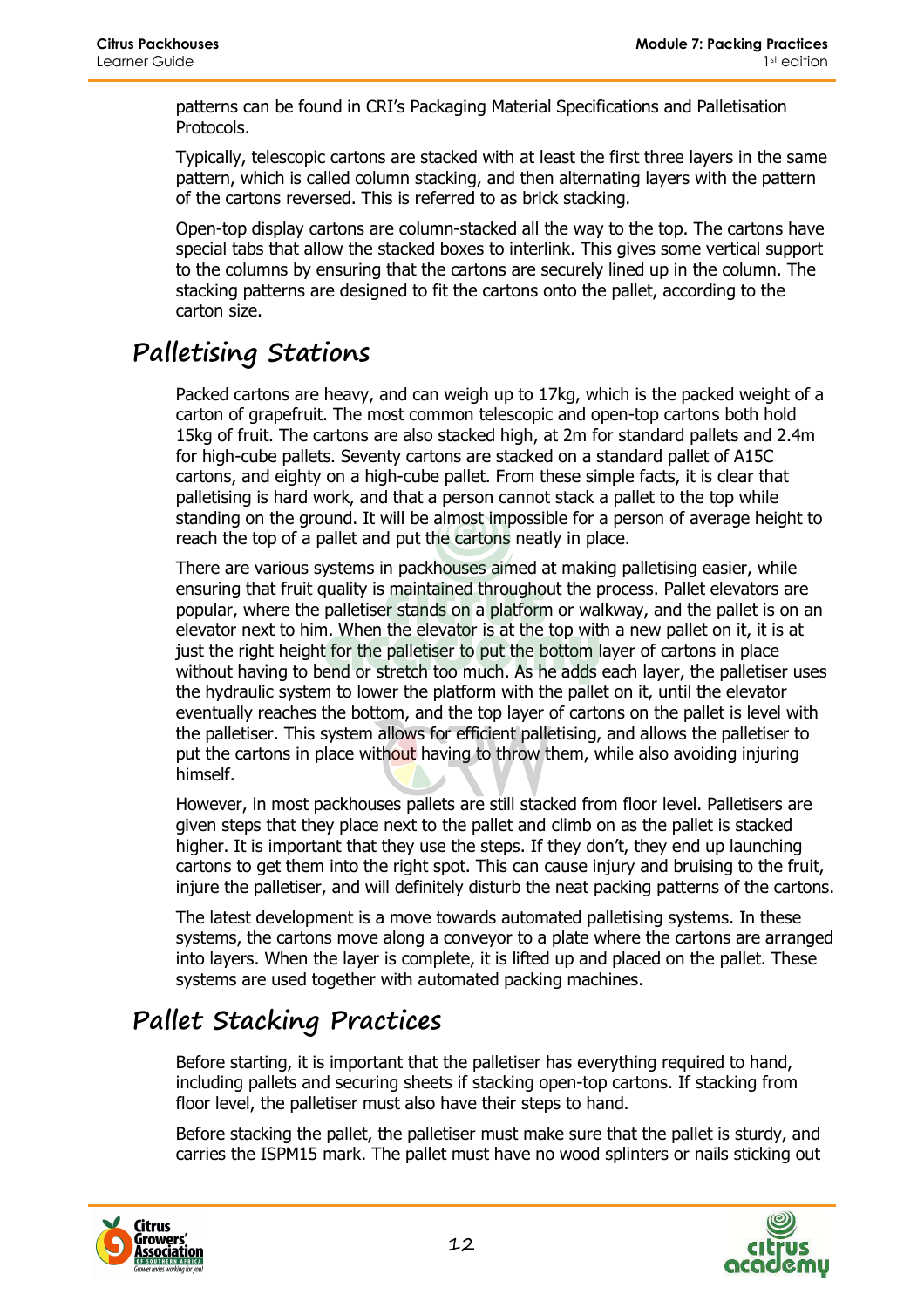that can catch on or stick into the cartons and fruit. They must also check that there is no fungal growth on the wood.

Pallets are stacked with identical cartons of fruit, meaning that all the fruit in the cartons must be of the same class and size category, packed in the same way, and destined for the same market. The palletiser can identify the cartons by looking at the carton labels. Some packhouses have automated systems that scan barcodes on the cartons and direct them to the right palletising station. Others have systems where the palletiser scans every carton before stacking it, thereby eliminating errors.

When placing the cartons in the first layer on the pallet, it is very important to line up the ventilation holes in the cartons with openings between the pallet slats, while ensuring that the four corners of each carton rest squarely on wood. Lining up the ventilation holes allows for airflow, which is vertical on ships and in containers, to reach the fruit during cooling.

The cartons are then stacked in layers, according to the stacking pattern for the particular carton type, and in the number of layers prescribed by the stacking pattern. The side of each carton carrying the label must always face outwards. The palletiser should pay attention to the cartons, making sure that they are not damaged or softened by moisture. Cartons on pallets carry all the weight of the cartons above them, and this can be considerable for cartons in lower levels. If the cartons are not sound, they will collapse under the weight, which can lead to the entire pallet collapsing.

For open-top display cartons, securing sheets must be put in place to prevent the columns from collapsing outwards. The layers between which securing sheets must be placed is also prescribed in CRI's Packaging Material Specifications and Palletisation Protocols for each carton type.

Once the pallet has been stacked to the top, it is moved by forklift or by ride-on pallet jacks to the securing station. Ride-on pallet jacks are becoming more popular for use in packhouses because they are smaller than forklifts, more manoeuvrable, and less noisy and dangerous.

### **Securing Pallets**

Stabilising cartons on pallets is extremely important. The fruit that is stacked on a pallet can weight more than a ton. If the pallet collapses it will likely destroy the fruit and endanger humans nearby. For this purpose, four laminated paper corner pieces are put in place, and horizontal straps are added in a few positions on the pallet. Corner pieces protect the corners of the cartons, and keep pallets neat and square. Corner pieces of different lengths are used on standard and high-cube pallets. The Packaging Material Specifications and Palletisation Protocols prescribe the specifications for the corner pieces.

Strapping is used to hold the cartons on a pallet together. Exhaustive research has gone into determining where the best positions are for strapping each carton type to ensure that the cartons on pallets remain secure. This information has been written into the Packaging Material Specifications and Palletisation Protocols, and this protocol must be strictly adhered to.

To secure a pallet, the corner pieces are put in place on the four corners, and the strapping on either layer 4 or layer 5 is done first to hold them in place. To be effective, corner pieces must rest on the pallet. The rest of the strapping is then added, as per the protocol.



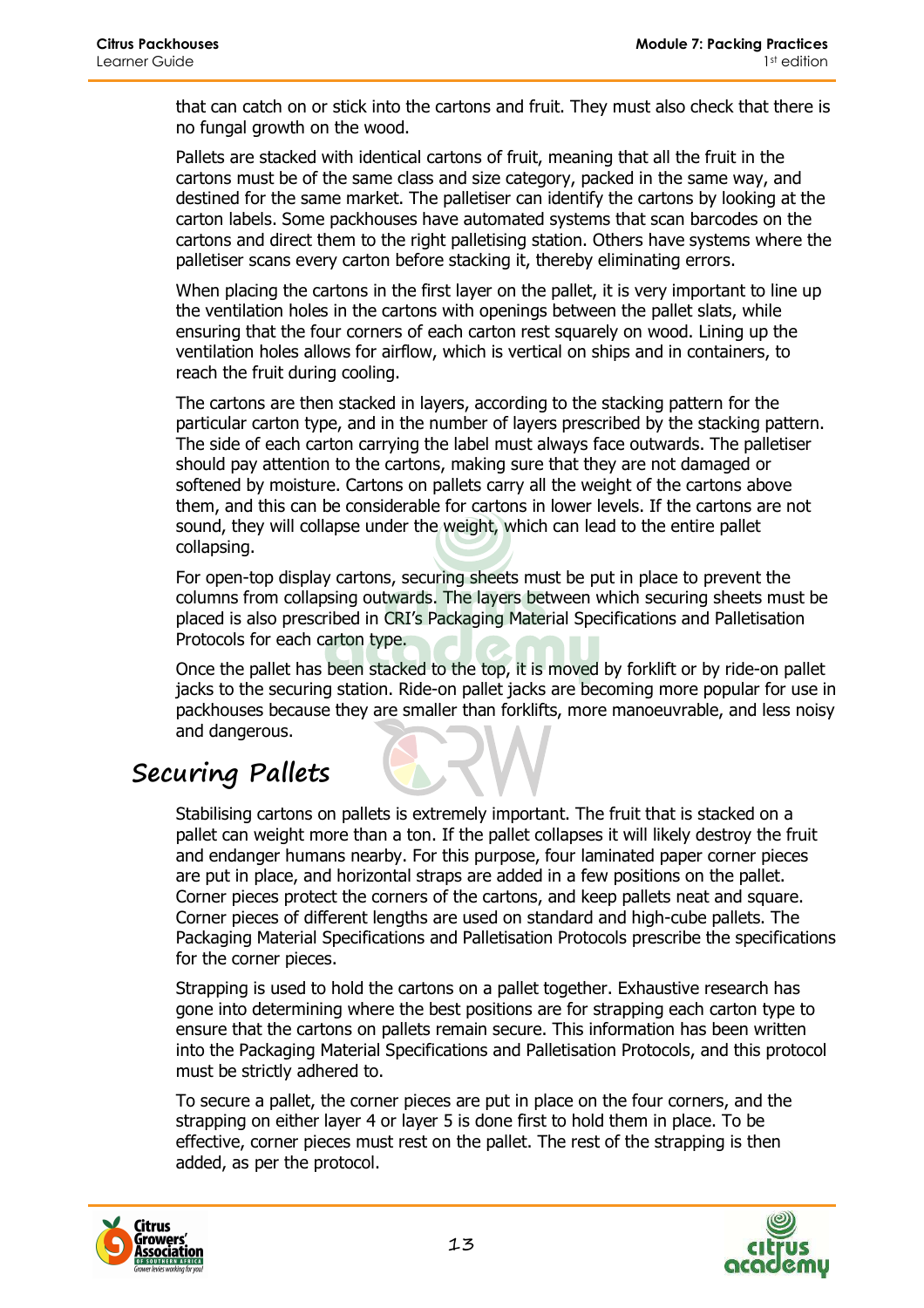Once the cartons on the pallet have been secured, the pallet is moved to a storage area to await inspection. At this stage, the final carton labelling and pallet labels are added.

Automated pallet strapping machines are becoming more popular in packhouses. In these systems, the pallet is placed on a plate in the machine. The strapping machine then puts the corner pieces in place with mechanical arms, after which a frame moves up and down the pallet, adding the strapping. These systems are more efficient and more precise than manual strapping.

Pallet caps are put in place on pallets of open-top cartons once the pallet has been inspected. The pallet cap is put in place over the top layer of cartons, secured by a strap. Pallet caps are also used for processing fruit exported in bulk bins.

# **Marking**

At the time of making this module, almost 2 million pallets of citrus are being exported from South Africa every year, carrying more than 150 million cartons of fruit, heading for more than sixty countries around the globe. To keep track of this enormous number of pallets and cartons, robust and efficient information management is critical. Central to this is carton and pallet labelling and marking.

As per the Export Standards and Requirements, every carton must have on it a label with at least the following information:

- $\div$  The type and cultivar of the fruit
- For grapefruit, the flesh colour
- $\div$  The class of fruit
- The size reference and count
- The production unit code (PUC) of where the fruit was produced
- \* The packhouse code (PHC) of where the fruit was packed
- The packing date code
- $\div$  The country of origin
- $\div$  The name and address of the exporter, or owner
- $\div$  The postharvest treatments that have been used with the fruit

Additional information that is usually added includes:

- $\div$  The target market
- $\div$  The cold store that the consignment is going to

The carton label also has a barcode on it, encoding this information. The label must be stuck on straight and neat, with no corners that are folded or not properly pressed down.

There are very strict rules around carton marking. The label must be on the right end of the carton, facing outward when stacked on a pallet, and in the exact position. Labels may not overlap, and they must never be peeled off and replaced after being stuck on. This is considered tampering and is grounds for immediately rejecting the fruit for export. Additional information, such as the details of the exporter or the cultivar, can be added on more labels.